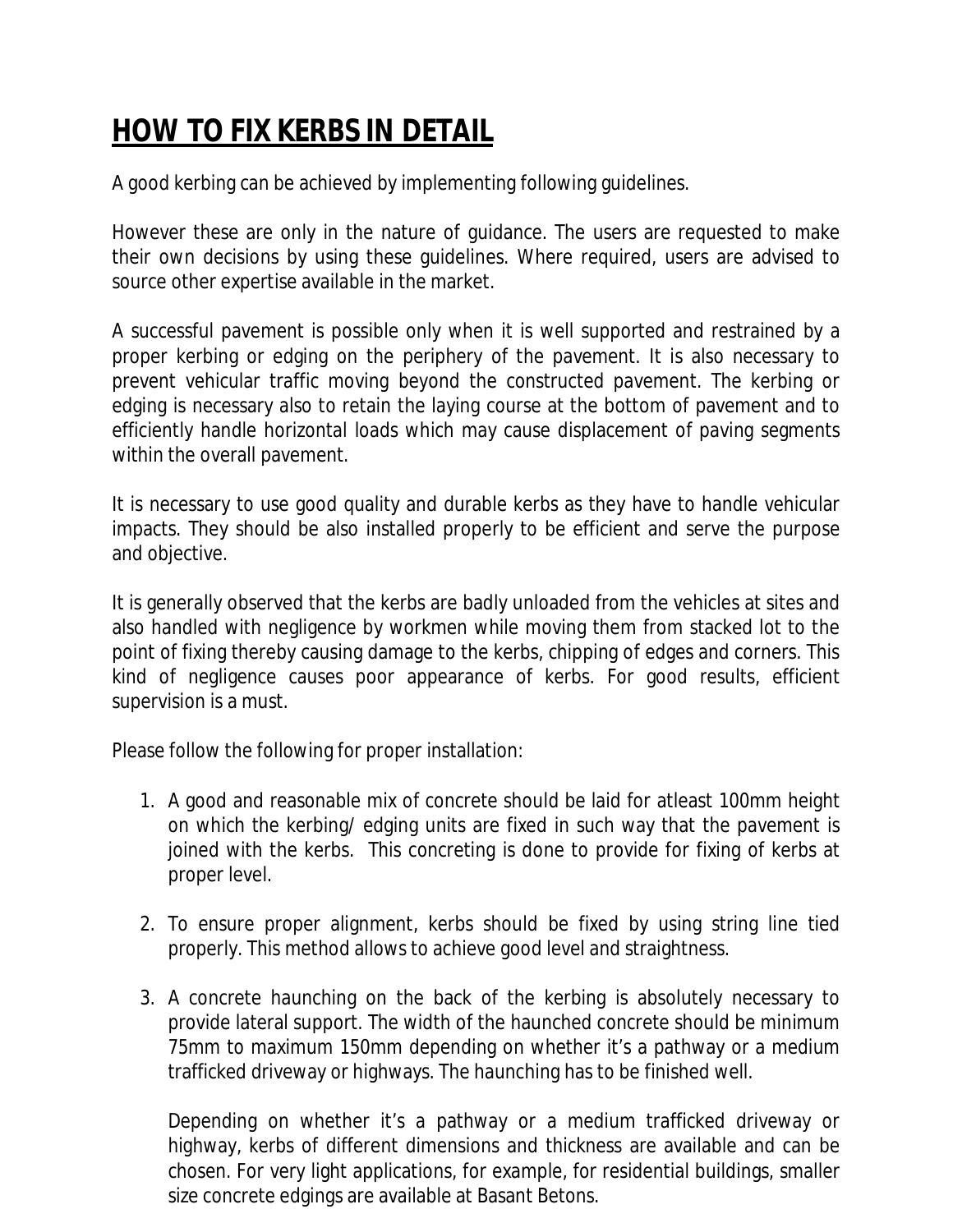



## **Option 2**